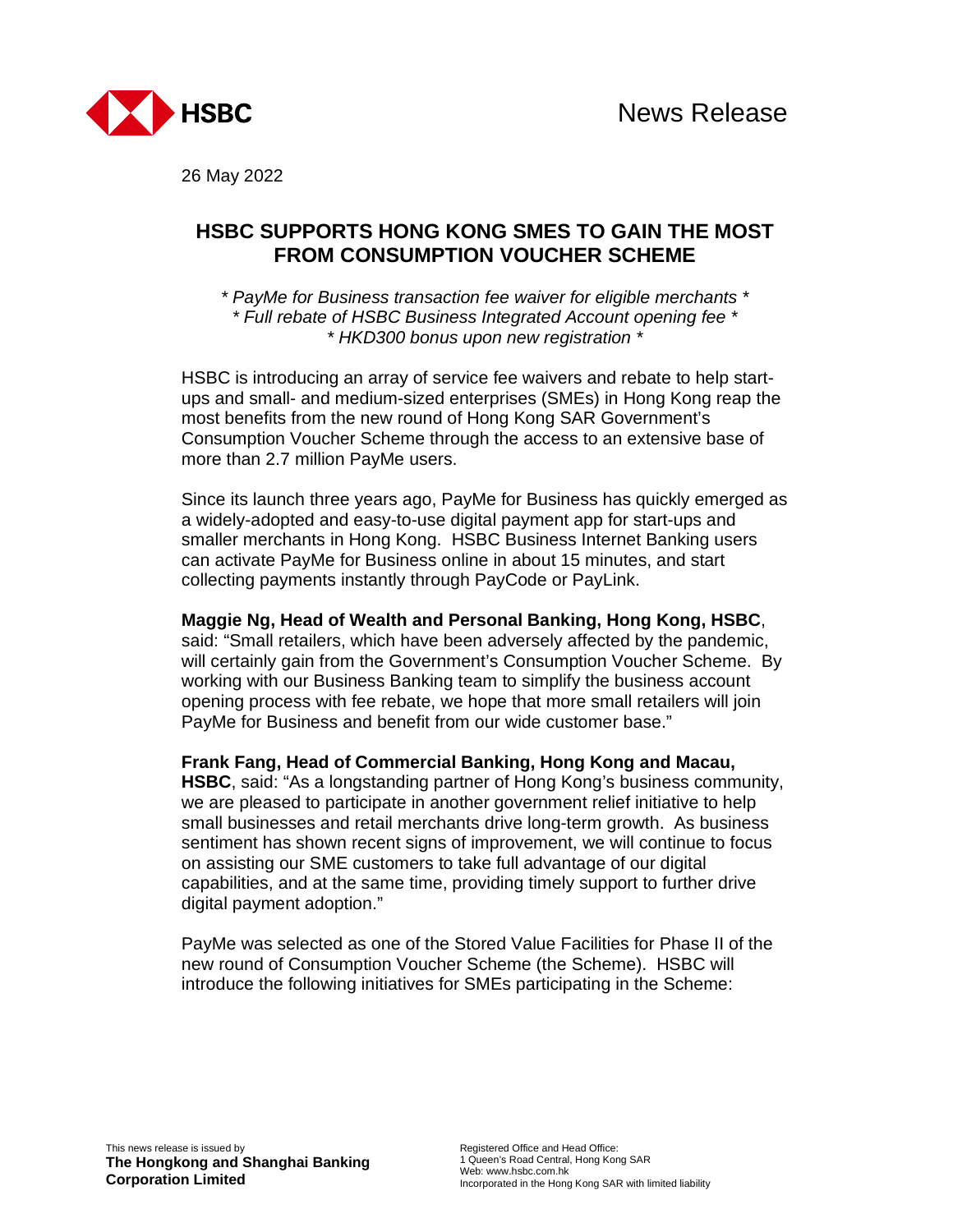## **Waiver on transaction fee:**

From the start of Phase II of this year's Scheme, eligible merchants on standard fee plan can enjoy a six-month waiver of transaction fee for all payments received via PayMe for Business app or physical PayCode. New merchants<sup>1</sup> who register PayMe for Business from 1 June to 30 November 2022 via PayMe for Business app or HSBC Business Internet Banking will also be entitled to additional fee waiver of all payments received via their apps or websites using API integration with PayMe.

#### **Full rebate of HSBC Business Integrated Account opening fee:**

Merchants interested to join PayMe for Business, who are yet to be an HSBC commercial banking customer, may open an HSBC Business Integrated Account entirely online in as fast as three working days via the Bank's website (www.business.hsbc.com.hk).<sup>2</sup> From 1 June to 30 November 2022, eligible customers who open an HSBC Business Integrated Account and complete PayMe for Business registration for the first time can earn a full rebate of the account opening fee.<sup>3</sup>

## **HKD300 PayMe for Business bonus:**

New merchants<sup>1</sup> who register PayMe for Business from 1 June to 30 November 2022 via PayMe for Business app or HSBC Business Internet Banking can earn HKD300 bonus upon completing HKD300 transactions within 30 days from the account opening date.<sup>4</sup>

PayMe, a leading home-grown payment app, is the online payment of choice at many popular online and physical retail outlets, as well as chart-topping ecommerce, shopping and F&B apps. It has also become a key component in the start-up ecosystem which enables small businesses to sprint and grow.

More consumer perks and exciting privileges for people who opt for PayMe to collect the consumption vouchers will be announced soon.

- 1 Only applies to merchants who have not previously registered for PayMe for Business.
- 2 Subject to eligibility and upon providing all required documents or information. Terms and conditions apply.
- 3 Customers are required to complete HKD600 transactions within 60 days upon registering PayMe for Business. The fee rebate will be credited to the customer's PayMe for Business account.
- 4 Merchants are also required to order a free-of-charge physical PayCode or perform at least one online transaction through API integration.

*ends/more*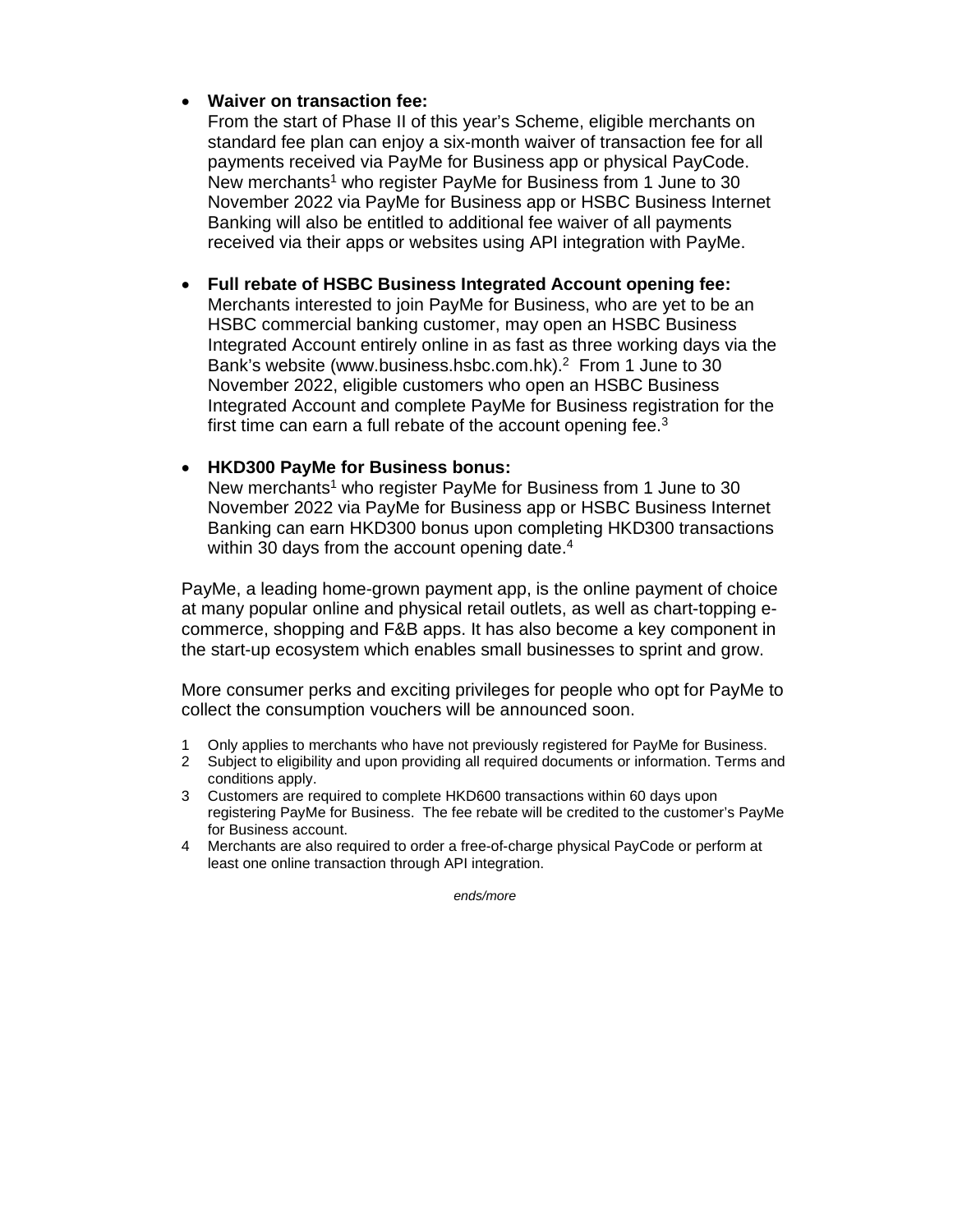**Note to editors:** 



HSBC is introducing an array of service fee waivers and rebate to help start-ups and smalland medium-sized enterprises in Hong Kong reap the most benefits from the new round of Hong Kong Government's Consumption Voucher Scheme. Pictured here are Maggie Ng, Head of Wealth and Personal

Banking, Hong Kong, HSBC (second from left), Frank Fang, Head of Commercial Banking, Hong Kong and Macau, HSBC (far right) and Dharini Kannan Hemant, Head of PayMe, HSBC (far left).



**How to register PayMe for Business** (For illustration only)